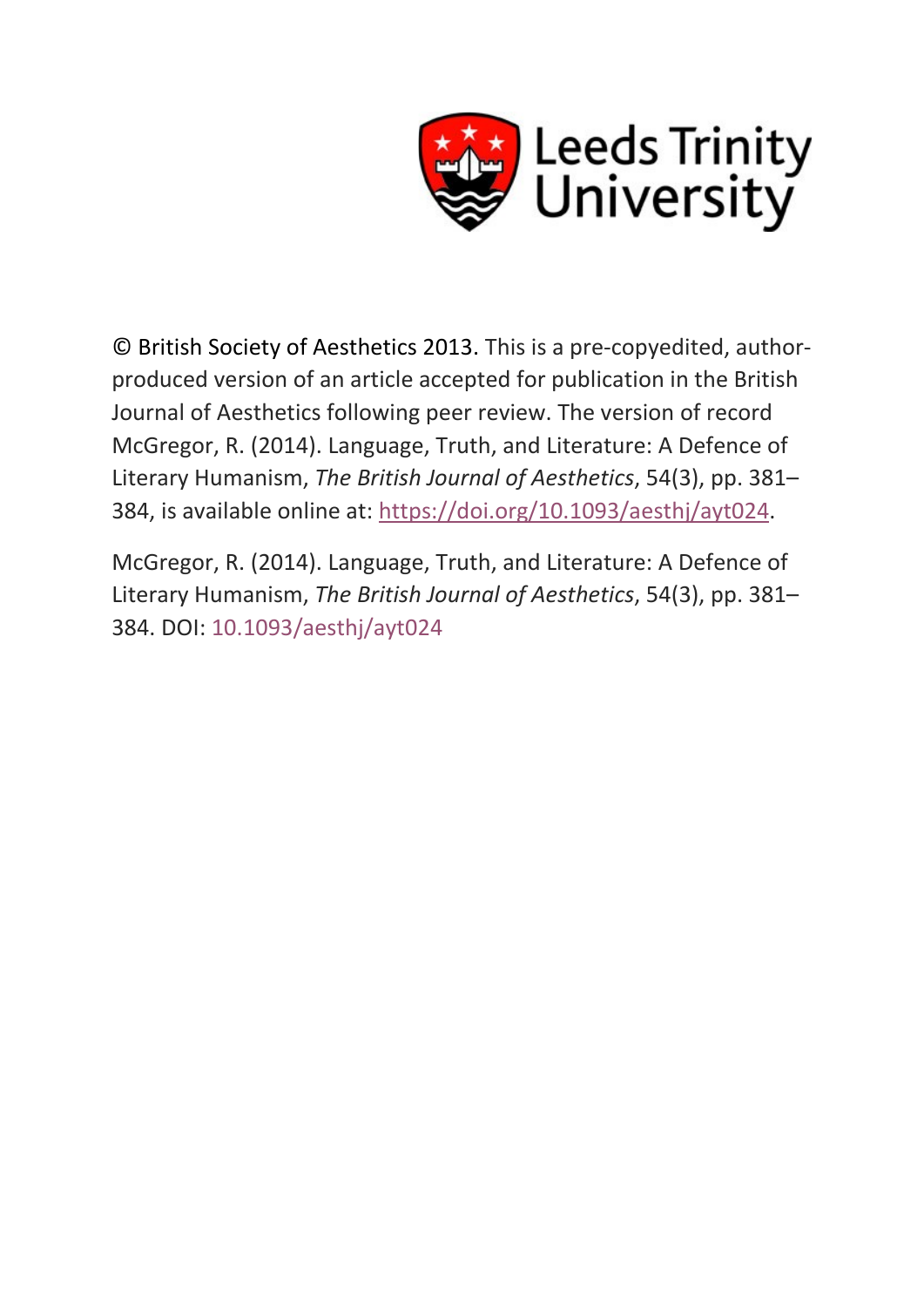## **Language, Truth, and Literature: A Defence of Literary Humanism** RICHARD GASKIN OXFORD UNIVERSITY PRESS, 2013, xvii + 376 PP. £50 (HBK).

In *Language, Truth, and Literature*, Richard Gaskin defends literary humanism on the basis that works of literature refer. His writing is a model of composition, concision, and clarity, and *literary humanism* is delineated on the first page of the preface: literary works have an objective meaning, aesthetic value and cognitive value are linked, and the aesthetic-cognitive value of a work of literature is in virtue of the work making true statements about the world (viii). This outline is subsequently developed into a definition consisting of six distinct claims, for each of which convincing evidence is provided. The monograph is divided into sixty-four numbered sections and twelve chapters. The first three chapters establish Gaskin's theory of literature, which is often contrasted with Peter Lamarque and Stein Haugom Olsen's no-truth theory from *Truth, Fiction, and Literature* (1994), the fourth defends the theory against objections from analytic philosophy, and the remaining eight against objections from literary theory. Gaskin presents compelling critiques of reception theory, the intentional fallacy, and poststructural criticism, with particular attention to the work of Stanley Fish, Terry Eagleton, Jacques Derrida, and Jonathan Bate. The bulk of the preface (x-xvii) is a commentary on changes in higher education in the UK in the last twenty years that will resonate with many academics. I mention this because the final section of the book is written in a similar tone as Gaskin expresses his dissatisfaction with the radicalisation of universities from the late sixties to the present. This personal concern explains why a significant proportion of the book (about two fifths) is directed against deconstructive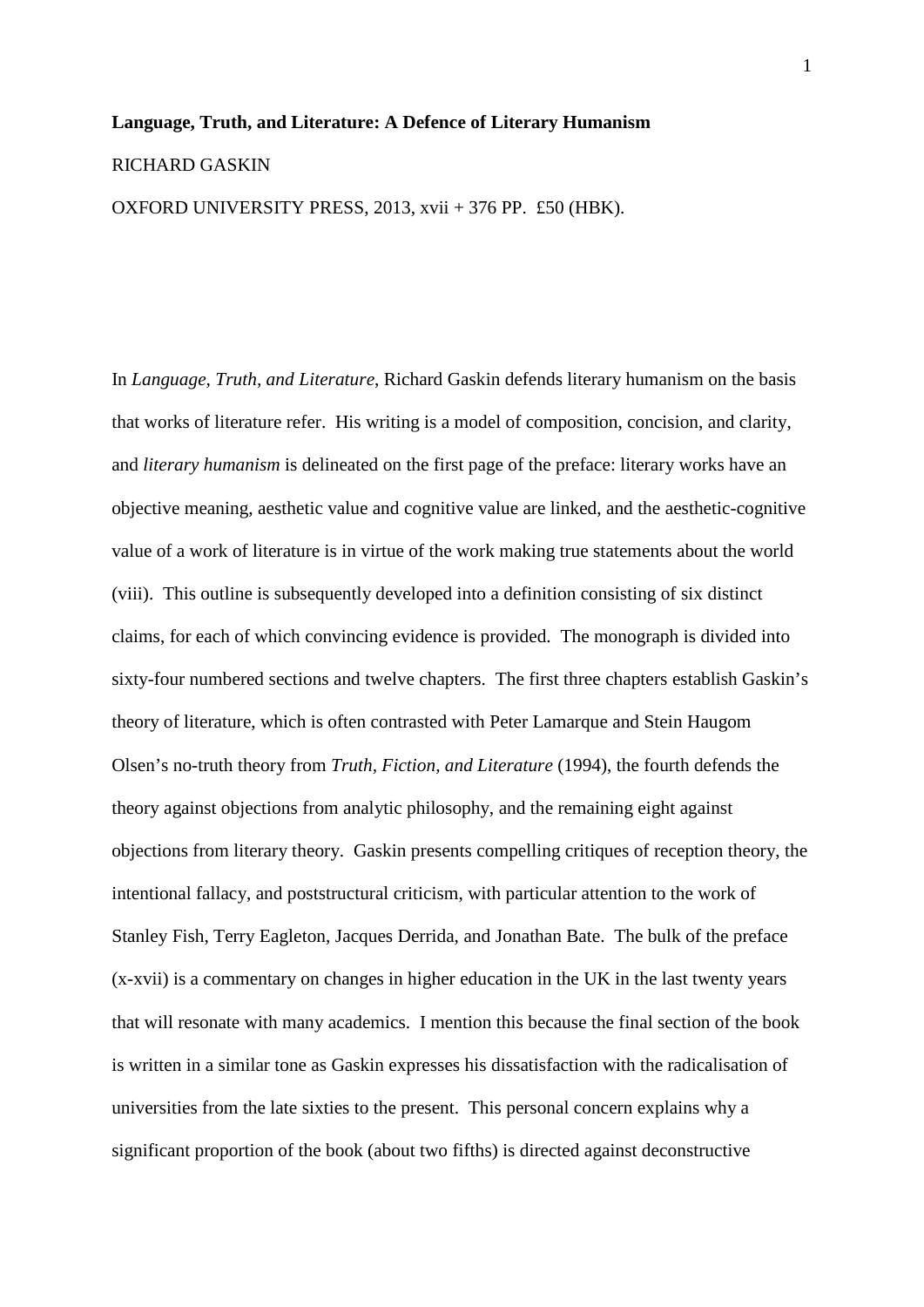criticism, which Gaskin acknowledges as having been discredited by his predecessors, most notably John Searle in "Literary Theory and Its Discontents" (1994) and elsewhere, and John M. Ellis in *Against Deconstruction* (1989).

Gaskin's approach to literary aesthetics combines the logical rigour of analytic philosophy at its finest with a knowledge of literature as broad as it is deep. He does not hesitate to define elusive terms or make his commitments unequivocal, and moves effortlessly from English to German to Latin to Greek, providing penetrating analyses of the poems of Edward Thomas, Adalbert Stifter's *Der Nachsommer,* Horace's "Ibis Liburnis", and Euripides' *Hippolytus* (amongst many other literary works). Gaskin's theory of literature emerges from *linguistic idealism*, the view that the world is composed of true and false propositions, which are in turn composed of objects and properties, and that the world is thus mediately composed of objects and properties (11). He explains that 'the structure of reality has its origin in the meanings of words (and sentences)', i.e. sentences with truth values are all there really is (333). This is highly counter-intuitive in one respect, but accounts for the commonsense notion that human beings are unable to conceive of a world which cannot be exhaustively described in language. Although Gaskin employs the term "idealism", he notes that his thesis is 'tempered with realism' (330) because of the implicit answerability to the world, and differentiates it from both Richard Rorty's pragmatism (7-11) and Derrida's anti-realism (240-243). Realism is furthermore central to Gaskin's distinction between text and work: the former is an abstract possibility, the latter a realisation of that possibility by a particular author at a particular time and a particular place. Once this realisation occurs, the work's 'literary qualities remain fixed across all possible worlds in which it exists', as well as over time (75).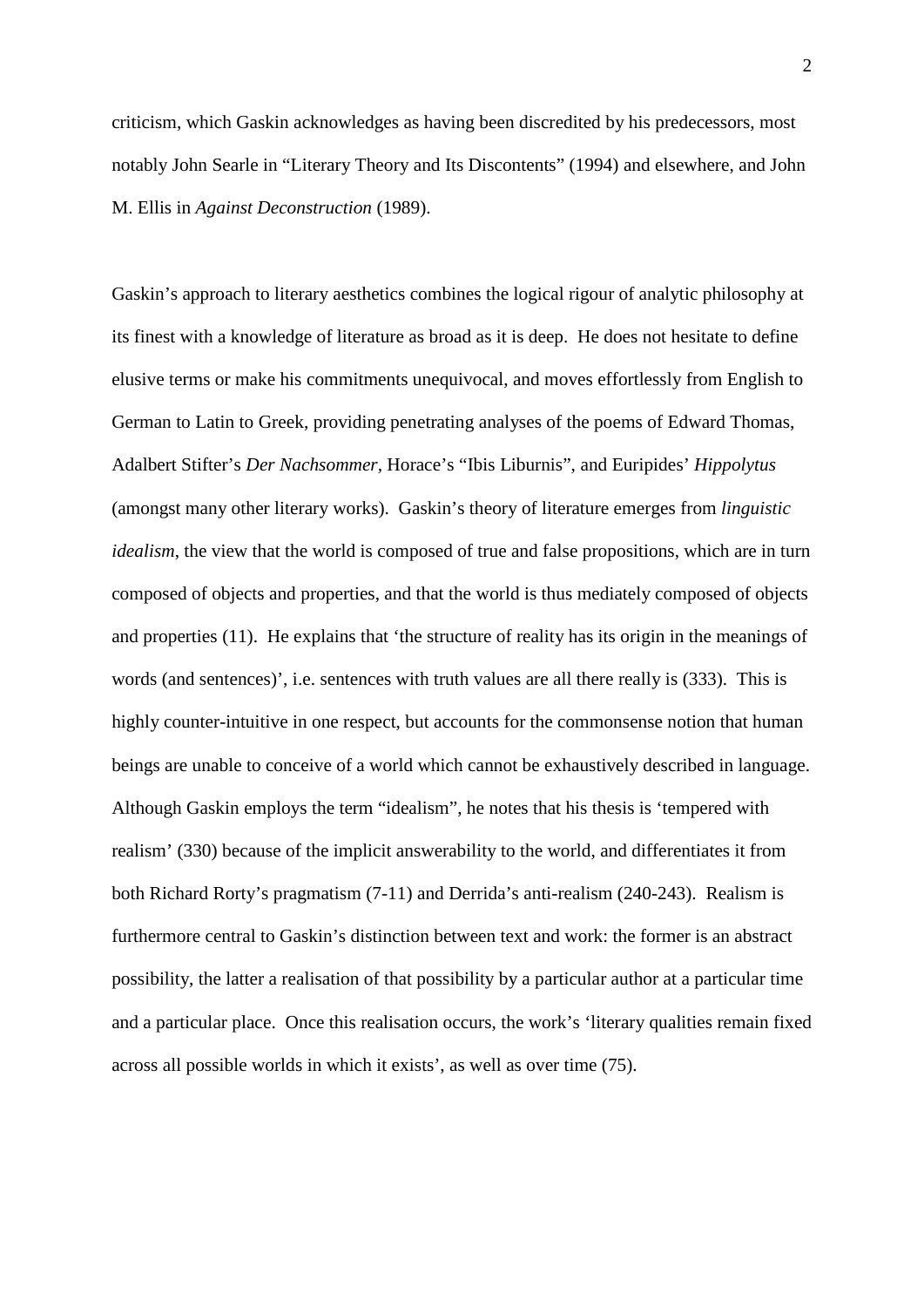With linguistic idealism as a premise, Gaskin adopts Frege's view that the most important constitutive aspects of meaning are reference and sense, defining the latter as the 'mode of presentation of reference' (3). Gaskin holds that fiction is not only inessential to literature, but characteristically factualist, i.e. aims at truth (38). This is understood in terms of the relevance of historicity, the use of the names of real people and places, the use of general terms which refer to universals, and the status of works as incomplete structures which must be completed by the reader (39-51). In literary fictions, the author makes assertions, but the reader is invited to adopt the fictive stance, i.e. to preface the assertions which appear in the content of the work with "it is fictionally the case that". These assertions will, of course, be true (52-53). For most works of literature, which are fictional, the cognitive value of the work resides in reference to universals, which are 'genuine components of the real world' (60). If one accepts linguistic idealism, then the emphasis Gaskin places on universals is uncontroversial, and his conclusion is that 'all works of literature bear on the world by virtue of making, or implying, true statements about the world' (65). With the cognitive value of literature *qua* literature thus demonstrated, the argument for literary humanism is accomplished.

Gaskin is well aware that he will be accused of reducing literature to being an aesthetic means to a cognitive end and distinguishes his position from 'excessive instrumentalism' by admitting the significance of sense (103). He contrasts paraphrase with both elucidation and critical analysis. Elucidation is a minutely-detailed reconstruction of the meaning of a literary work, critical analysis refers to the sense of a literary work, and 'paraphrase has a much grander purpose, namely to state the overall moral purpose of the work' (86). Paraphrase and work have identical reference, but different senses. Gaskin's position is not excessively instrumentalist because for those works which have cognitive value, that value is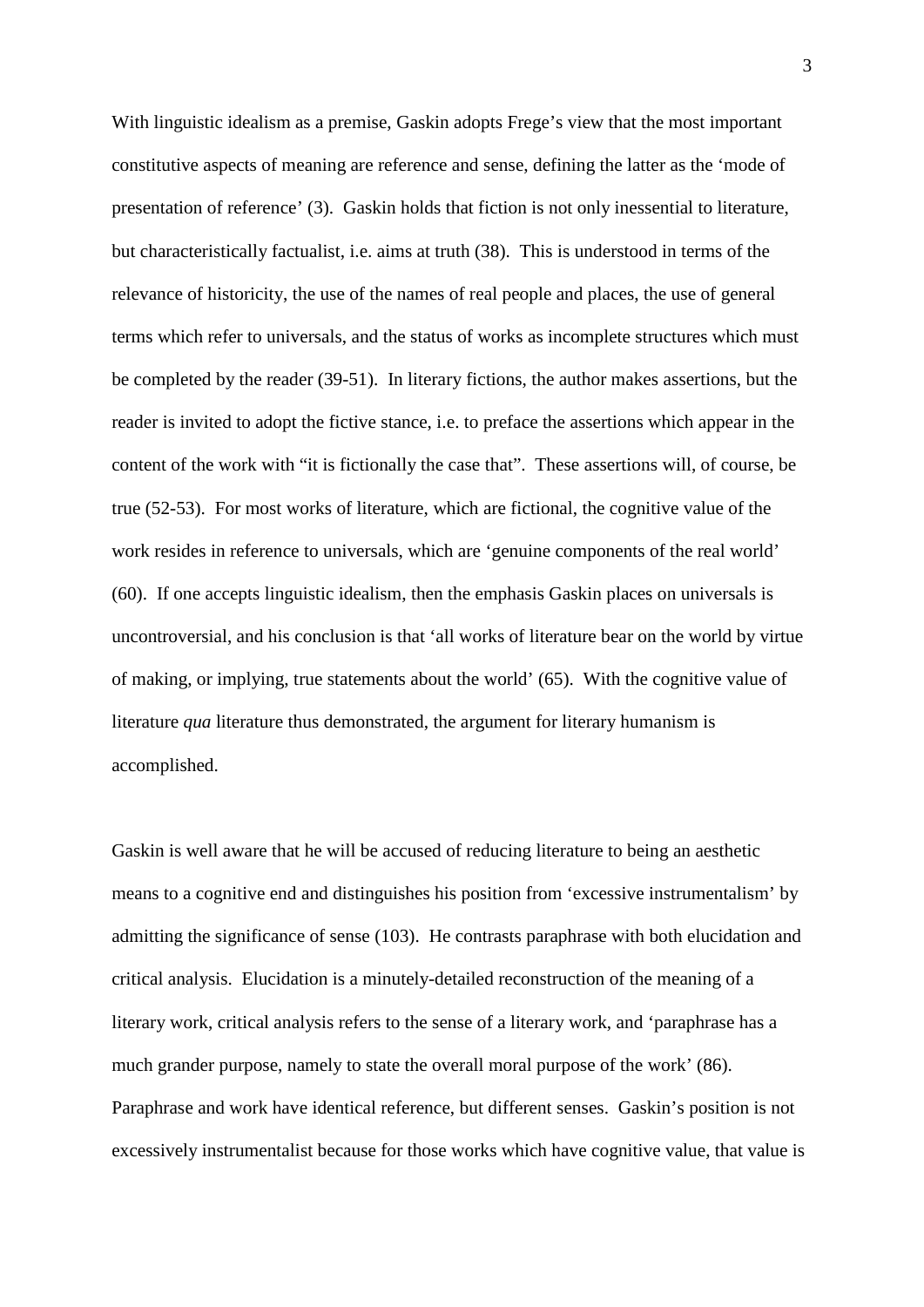located in both the reference and the sense of the work, so the cognitive value of paraphrase and work is not identical. Shortly after making this point, Gaskin addresses objections and responses from analytic philosophy. These are all handled with confidence and competence, so I shall proceed to an objection of my own.

Gaskin opposes the relativism of response theory and deconstructive criticism by claiming that a literary work has a determinate meaning, which is fixed at the time of production and is the meaning which would have been communicated by the work to a 'fully informed and sensitive' contemporary audience (181). While I am sympathetic to his resistance to relativism, this is nonetheless a highly contentious claim. Here is an example selected for pure convenience (it happens to be on my desk), from the first paragraph of Thomas Keymer's introduction in my copy of *Robinson Crusoe* (OUP, 2008): '*Robinson Crusoe* also chimes with modern definitions of a literary classic, which stress the hospitality of complex works to multiple, divergent readings' (vii). Surviving Hume's test of time seems to involve a capacity for reinterpretation, for rewarding repeated visits, and for maintaining an enduring pertinence to human beings across time and space which is at odds with Gaskin's account. The determinate meaning of a literary work has a counterpart in his *ultimate paraphrase* of the work, 'a maximally succinct, and maximally correct, statement of its purpose' (90). Gaskin's response to the question of repeated readings is that re-reading 'helps us to get closer to a work's reference by honing our rough-and-ready attempts at paraphrase' (113), i.e. each reading ideally brings the reader one step closer to the work's ultimate paraphrase. If one could be sure of reaching the ultimate paraphrase of a work 'and if we could *also* be sure that we had experienced all there was to experience about that work's sense, then there would indeed be no point in rereading it' (116). Gaskin suggests that reaching this certainty is unlikely, if not impossible, so the problem appears to dissolve.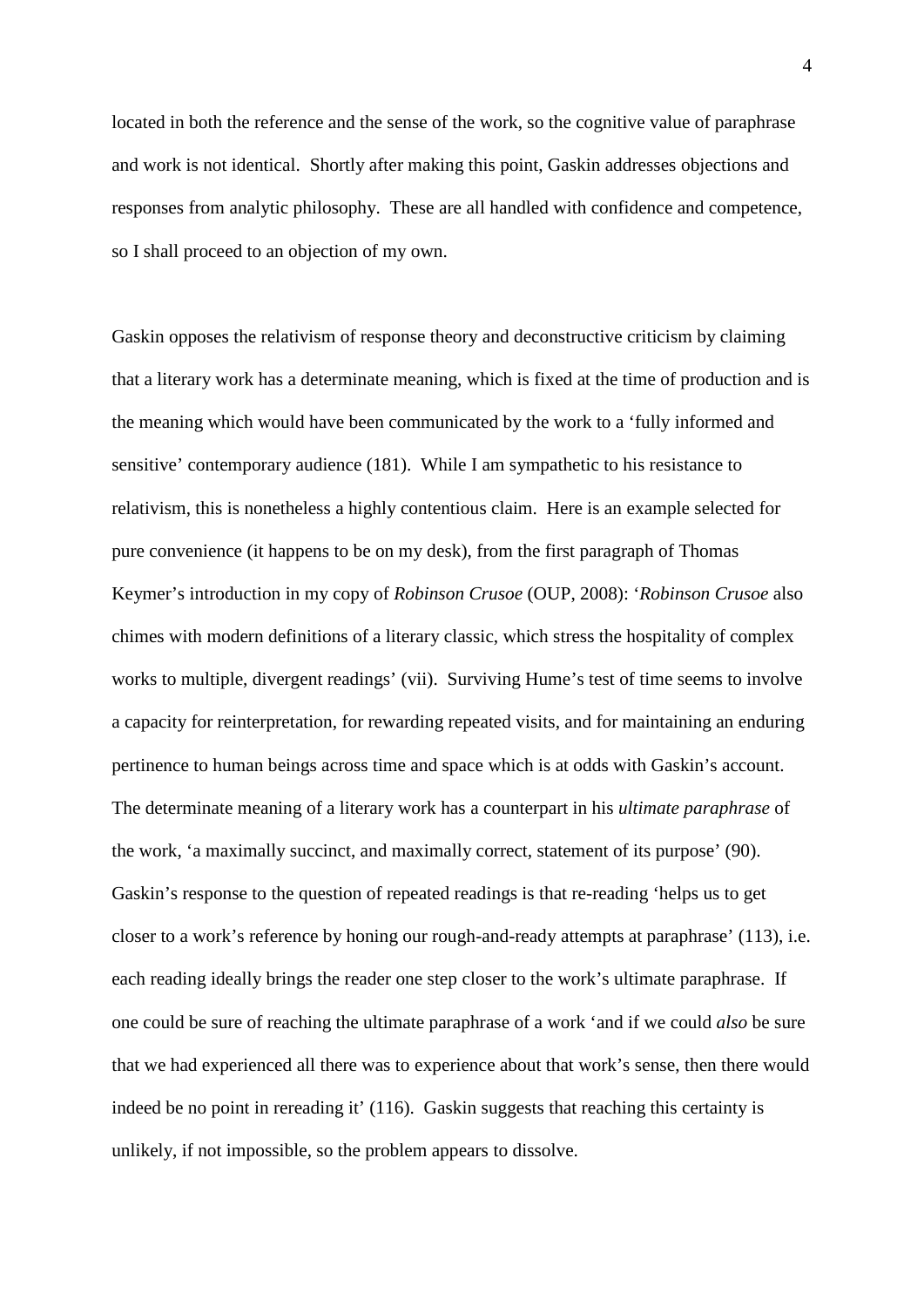The issue is not, however, so straightforward. Gaskin defines "sense" as mode of presentation of reference and therefore similar to the form of a literary work, understood as the way in which the work's content is presented. If literary sense is akin to literary form, then it is no less likely to be fully experienced than the reference of a literary work. As far as reaching the ultimate paraphrase, the suggestion that this is unlikely to be achieved is questionable given that it is 'what someone who fully understood the work in question would specify as its overall purpose' (90). My 1979 edition of Kurt Vonnegut's *Mother Night*  (1961), for example, begins with an author's introduction, the first sentence of which is: 'This is the only story of mine whose moral I know' (vii). This moral is revealed in the second sentence: 'We are what we pretend to be, so we must be careful about what we pretend to be' (vii). Ultimate paraphrases are not nearly as elusive as Gaskin implies, and if Vonnegut had written a critical analysis of the literary form of *Mother Night* there would be a maximally succinct and correct guide to experiencing the work's sense. Armed with the first two sentences of the introduction and the essay on form, there is no need – no *point*, in Gaskin's terms – in reading the work more than once.

There is something fundamentally wrong with the idea of revisiting literary works for the purpose of reaching the ultimate paraphrase (and sense). The image of Gaskin re-reading Edward Thomas' poems and me re-reading Vonnegut's novellas in a circuitous journey towards their final truths strikes me as somewhat pathetic and – thankfully – inaccurate in both cases. I cannot see how fully understanding the reference and sense of *Mother Night* would prevent me from re-reading it; in fact, *contra* Gaskin, reaching this "endpoint" would be a reason to return to the work, safe in the knowledge that I could merely savour the experience without worrying about flaws in my interpretation. Nor do I believe that Gaskin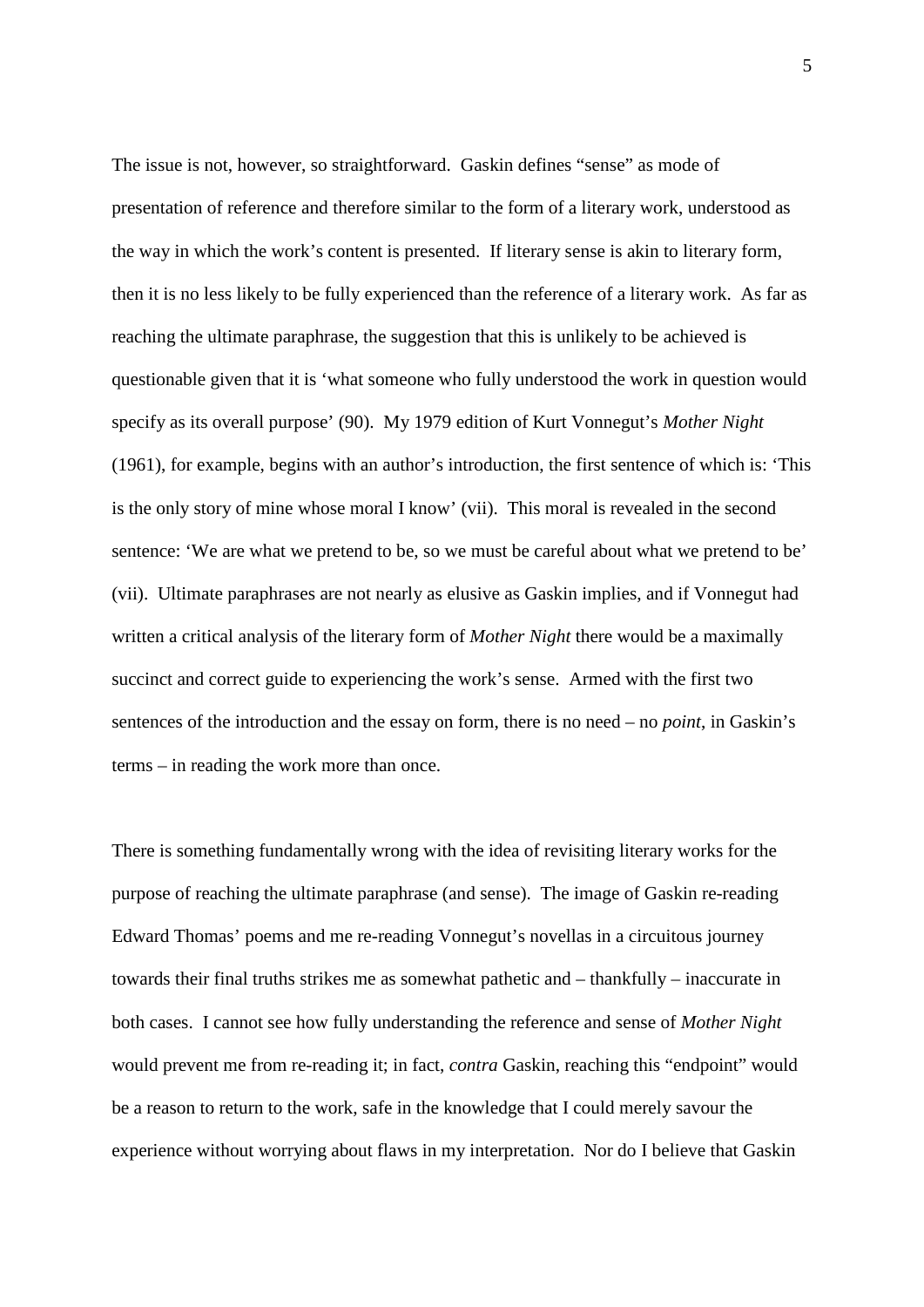would put down Thomas' "Lob" never to return in the same circumstances, as revealed in his discussion of the experience of reading Cormac McCarthy's *Border Trilogy*: 'Sitting on a comfortable sofa in the peace of your home, with the scent of freshly brewed coffee wafting though the house, reading *All the Pretty Horses* is an experience of pure pleasure' (121). Yes, it is, and it is precisely this pleasure that Gaskin's theory of literature neglects.

Gaskin *loves* literature – of that, I have no doubt. He defines a literary work in terms of a particular pleasure (32-33), but this pleasure is entirely subordinate to the cognitive value of literature. To this extent I see his book more in the tradition of Aristotle and Sir Philip Sidney rather than Horace, Johnson, and Arnold (64). Like Aristotle and Sidney, Gaskin feels the need to justify the value of literature in terms of something other than the pleasure taken in its appreciation, and – like his precursors – minimises both the pleasure and the value of the pleasure. I am not suggesting that the distinctive kind of pleasure to which Gaskin refers in his definition of a literary work is the only value of literature, or even the most important value, but it is a significant value which Gaskin barely mentions (discussion is restricted to §9, 32-36). Without pleasure, Gaskin's theory is not '*to some extent* an instrumentalist doctrine' (103), but simply *an instrumentalist doctrine* and it is difficult to identify what one would lose by reading author paraphrases and essays instead of the actual works. I do not mean to imply that Gaskin's defence of literary humanism is unsuccessful, merely that one aspect of literary value is overlooked.

To conclude, the monograph is a welcome and consequential contribution to the philosophy of literature which also has something to offer philosophers of language, metaphysicians, epistemologists, ethicists, and literary and critical theorists. Regarding the latter, Gaskin's reach across the analytic-continental divide is an incursion rather than a parley, but it is also